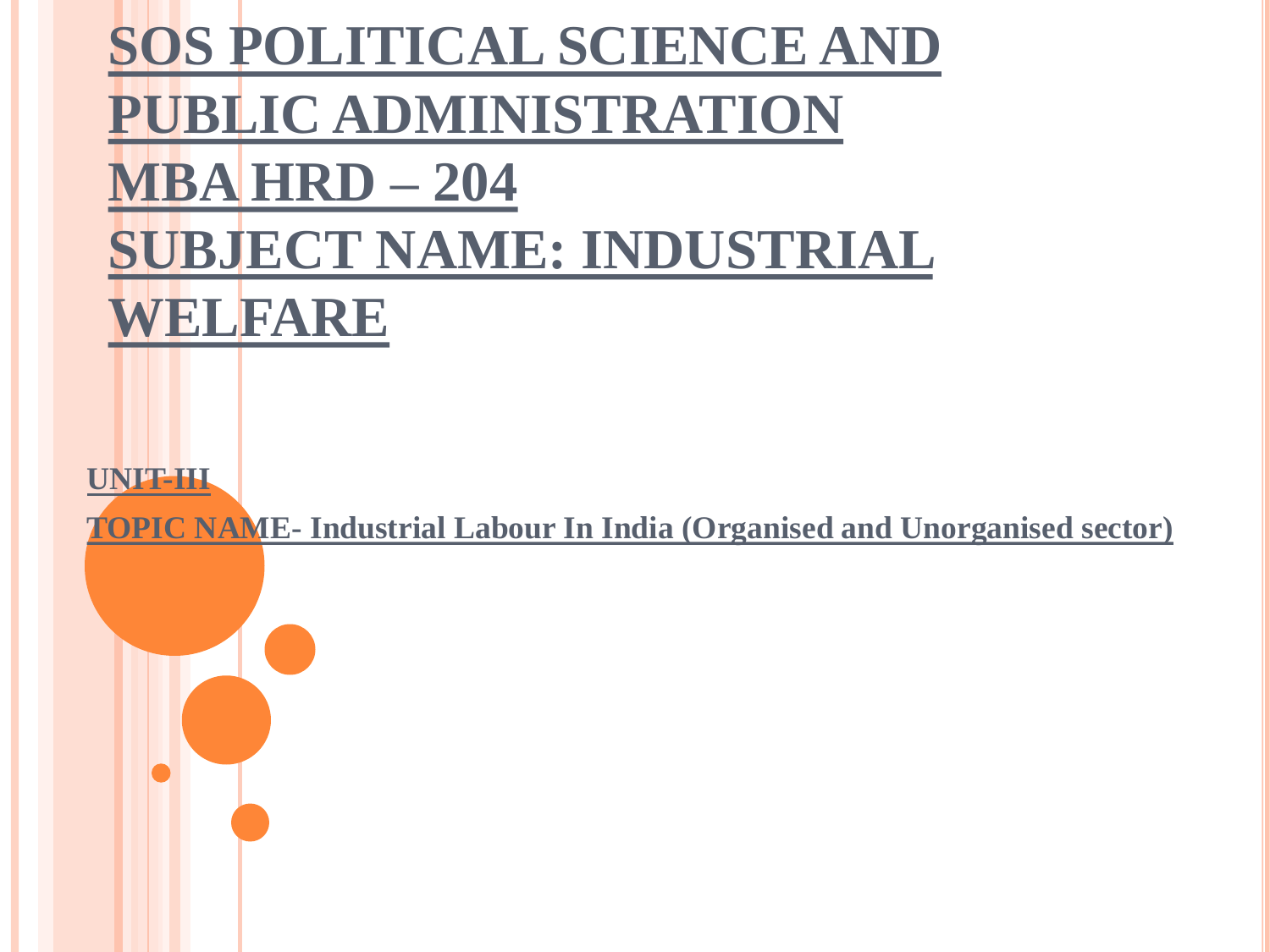# **INDUSTRIAL LABOUR IN INDIA (ORGANISED AND UNORGANISEDSECTOR) Meaning of Organised Sector**

Organised Sector, which is registered with the government is called an organised sector. In this sector, people get assured work, and the employment terms are fixed and regular. A number of acts apply to the enterprises, schools and hospitals covered under the organised sector. Entry into the organised sector is very difficult as proper registration of the entity is required. The sector is regulated and taxed by the government.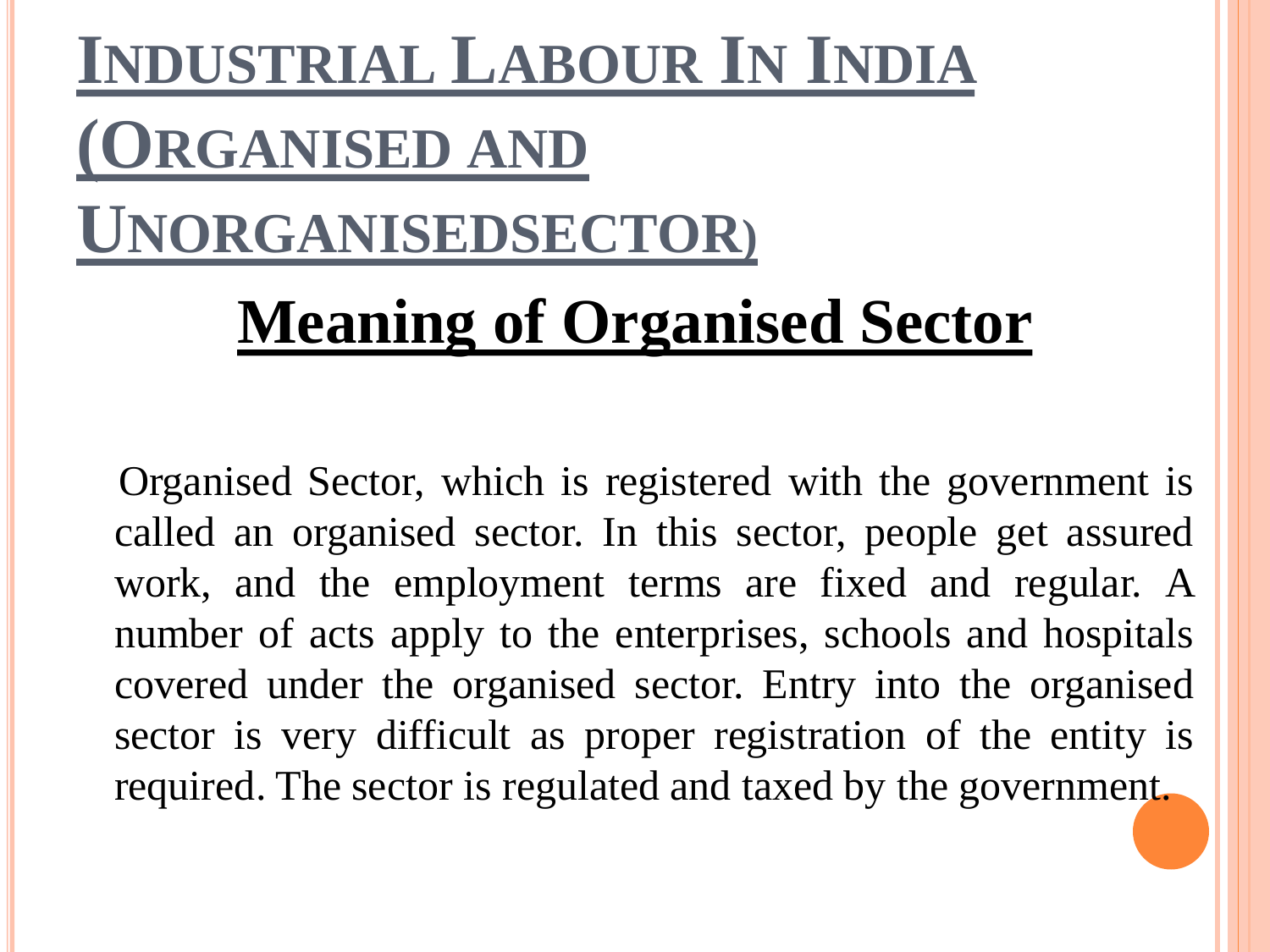# **Function of organised sector-**

There are some benefits provided to the employees working under organised sector like they get the advantage of job security, add-on benefits are provided like various allowances and perquisites. **They get a fixed monthly payment**, working hours and hike on salary at regular intervals.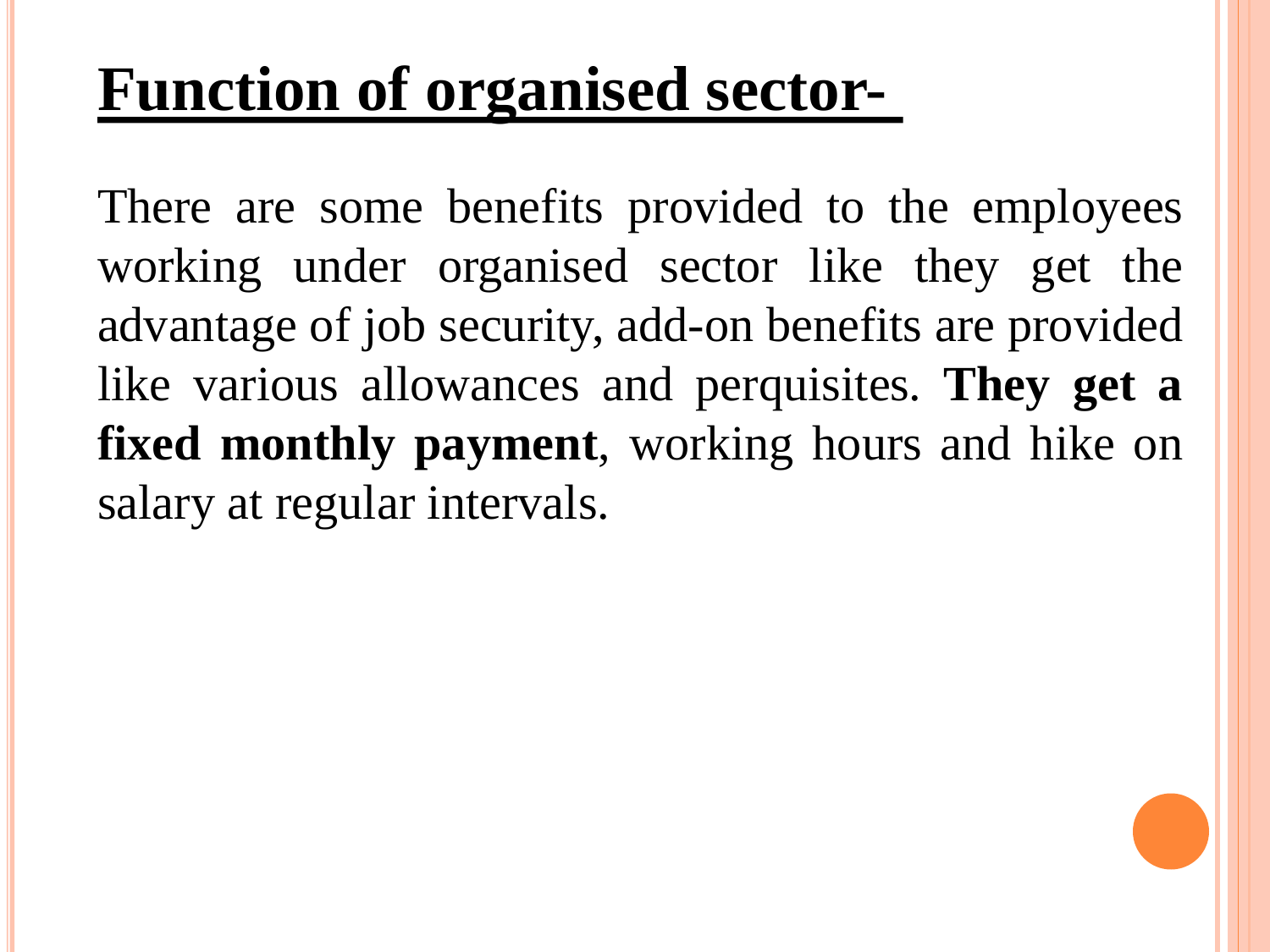#### **Unorganised Sector-**

which is not registered with the government and whose terms of employment are not fixed and regular is considered as unorganised sector. In this sector, no government rules and regulations are followed. Entry to such sector is quite easy as it does not require any affiliation or registration. The government does not regulate the unorganised sector, and *hence taxes are not levied.* This sector includes those small size enterprises, workshops where there are low skill and unproductive employment.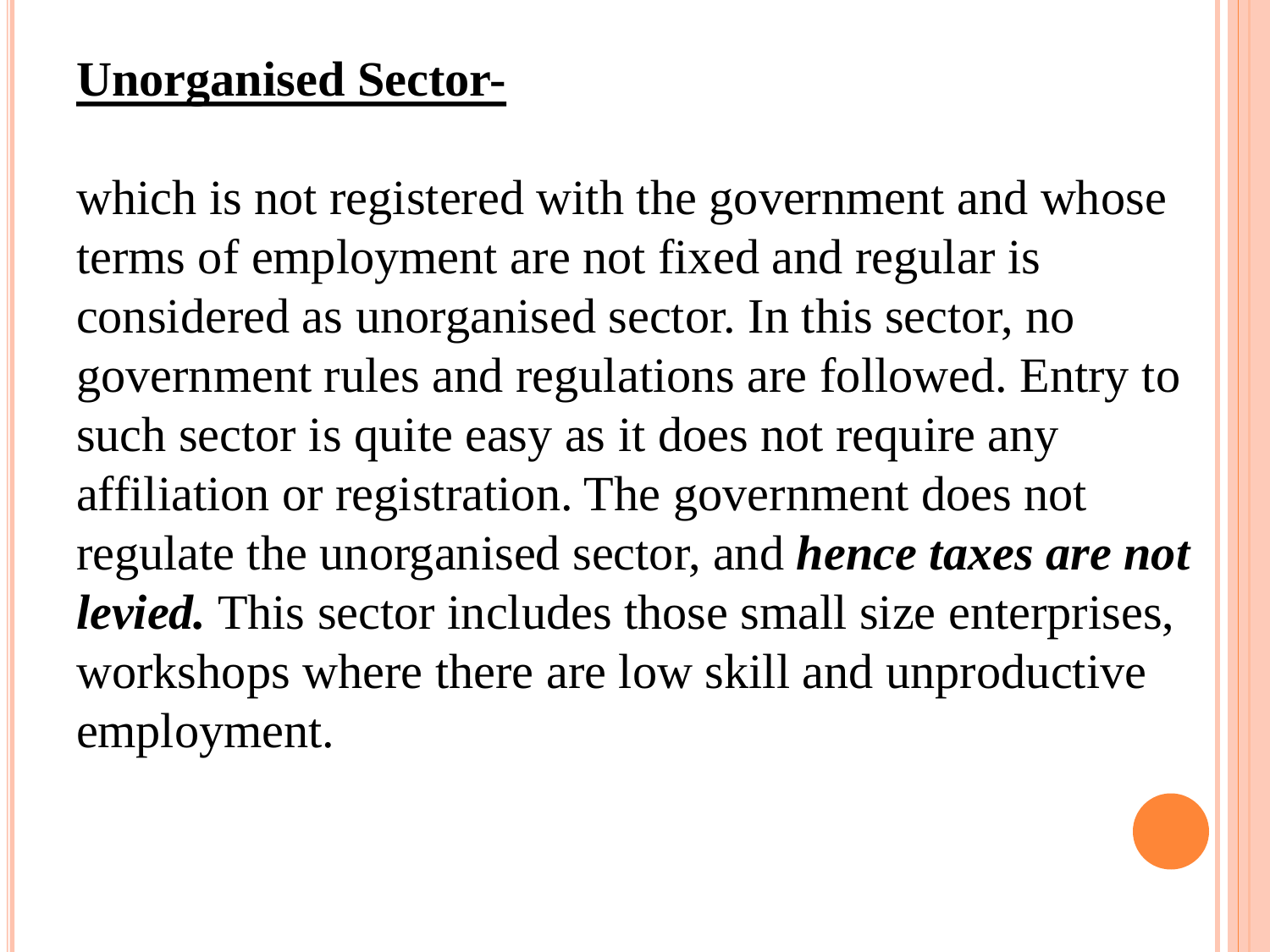# **Function of Unorganised sector-**

The working hours of workers are not fixed. Moreover, sometimes they have to work on Sundays and holidays. **They get daily wages for their work**, which is comparatively less than the pay prescribed by the government.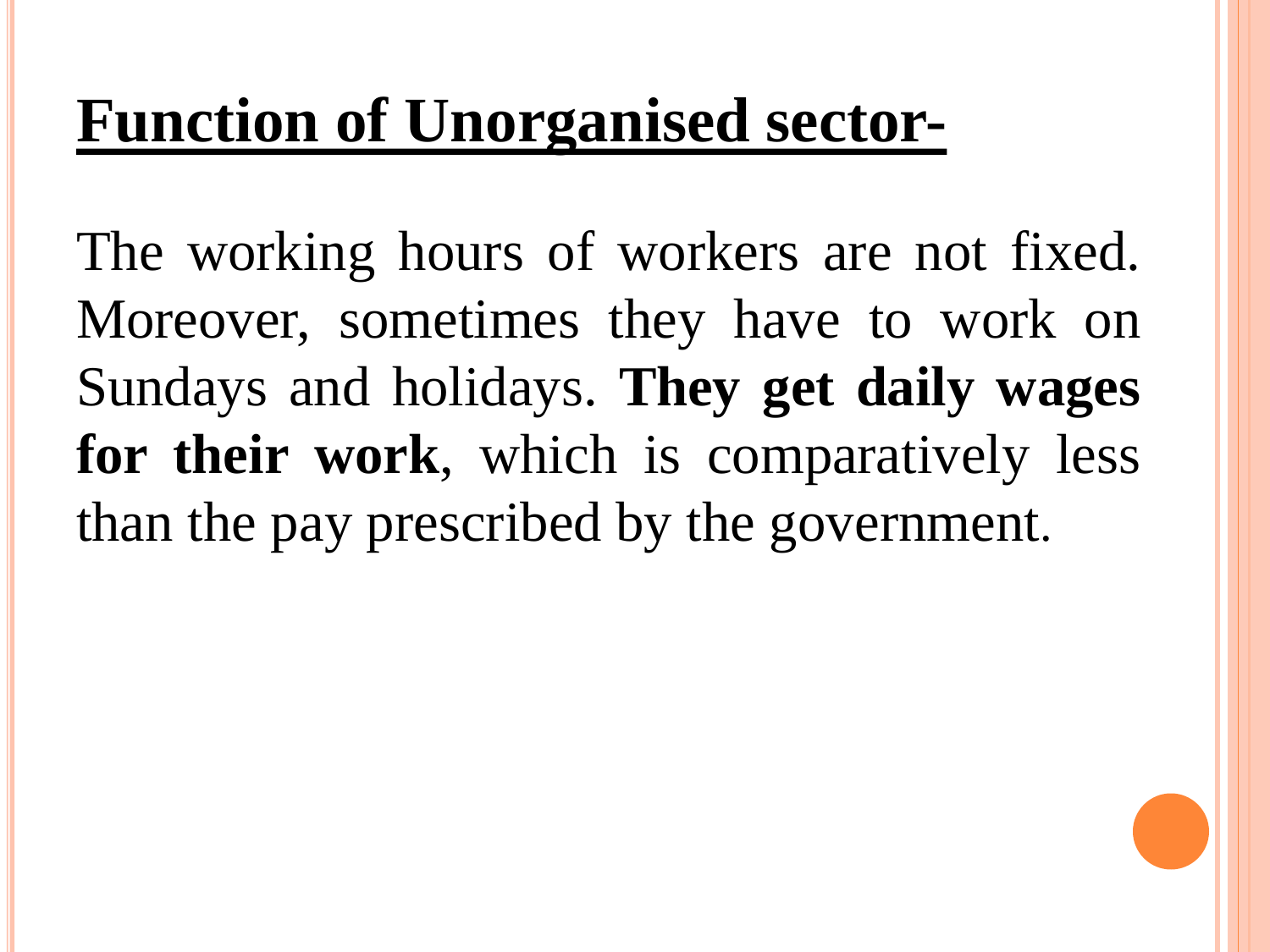# **Outline**

- Census: Economic Census for both Organised and Unorganised sector
- **Surveys on Organized Sector**
- Annual Survey of Industries
- Survey of Micro, Small and Medium Enterprises

#### • **Surveys on Unorganized Sector**

–Survey on Unincorporated Non-agricultural (excluding Construction) Enterprises

- Unorganized Manufacturing Sector in India
- Informal Sector and Conditions of Employment
- Home-based Workers in India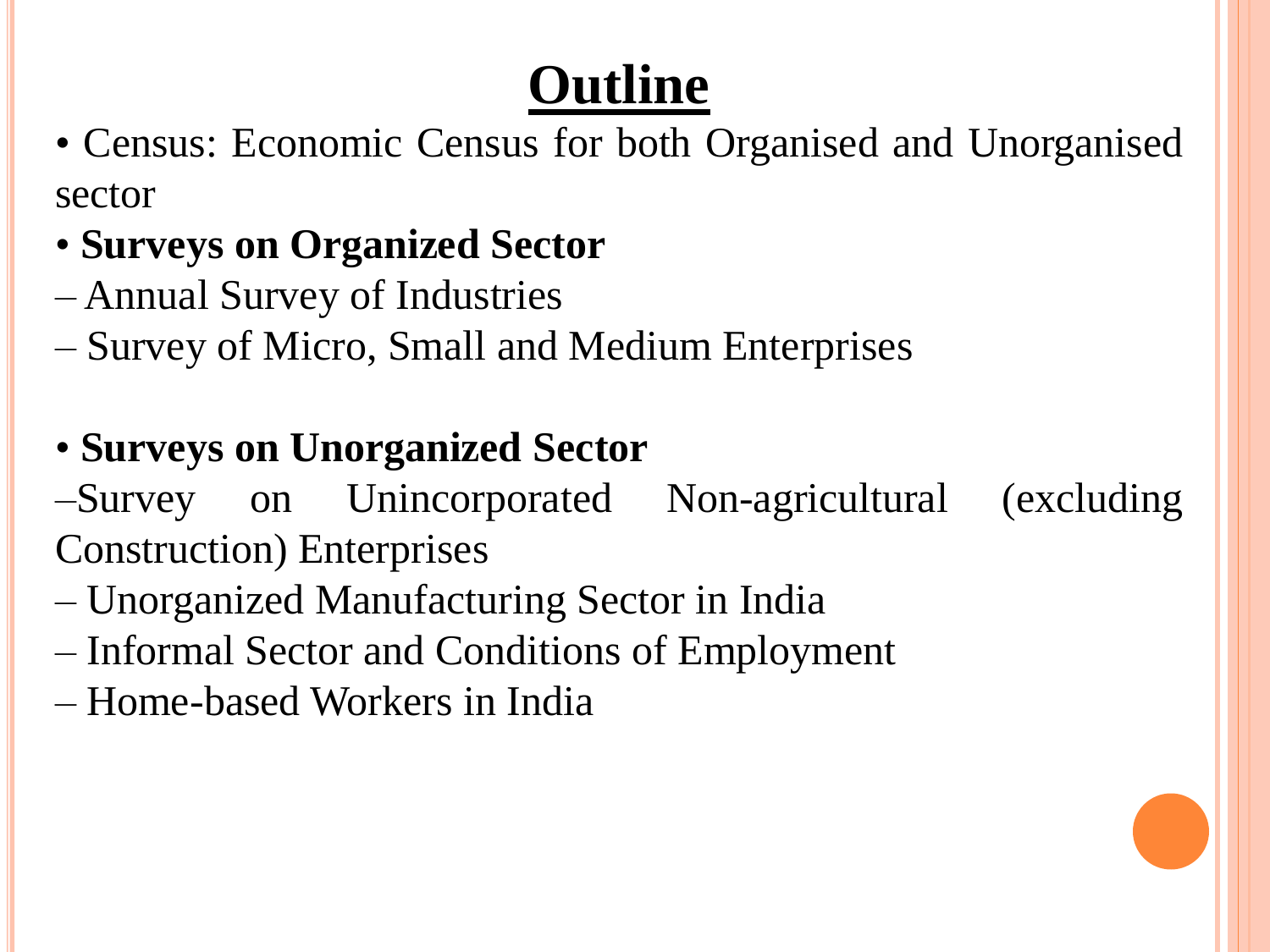## **Economic Census**

• Economic Census is conducted to collect information on number of establishments and number of persons employed therein, activity wise, from all the sectors (excluding crop production, plantation, public administration, defence and compulsory social security) of the economy.

• The basic purpose of conducting the economic census is to prepare a frame for follow up surveys intended to collect more detailed sector specific information between two economic censuses.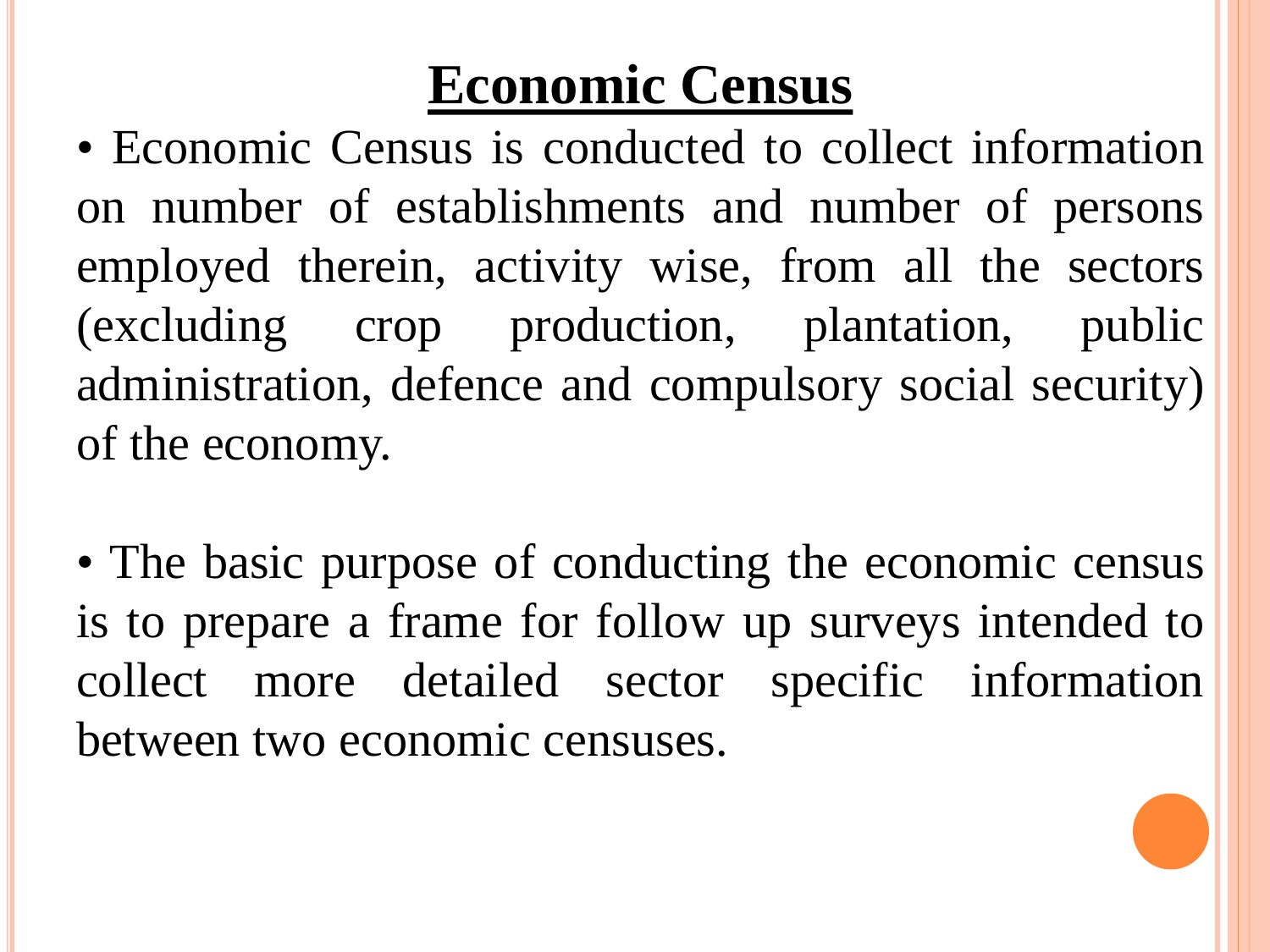### **Economic Census (2)**

• This is a complete enumeration. The overall responsibility for organization and conduct of Economic Census rests with the Central Statistics Office. The Directorates of Economics and Statistics of respective States and UTs are made responsible for conducting the field work and preparing the report concerning their States.

• Enumeration Blocks (EBs) are formed in both rural and urban areas. Broadly 200-230 households form one EB in rural areas whereas each Urban Frame Survey is treated as one EB in urban areas. Data are collected on voluntary basis by contacting head of the unit/household or from responsible persons.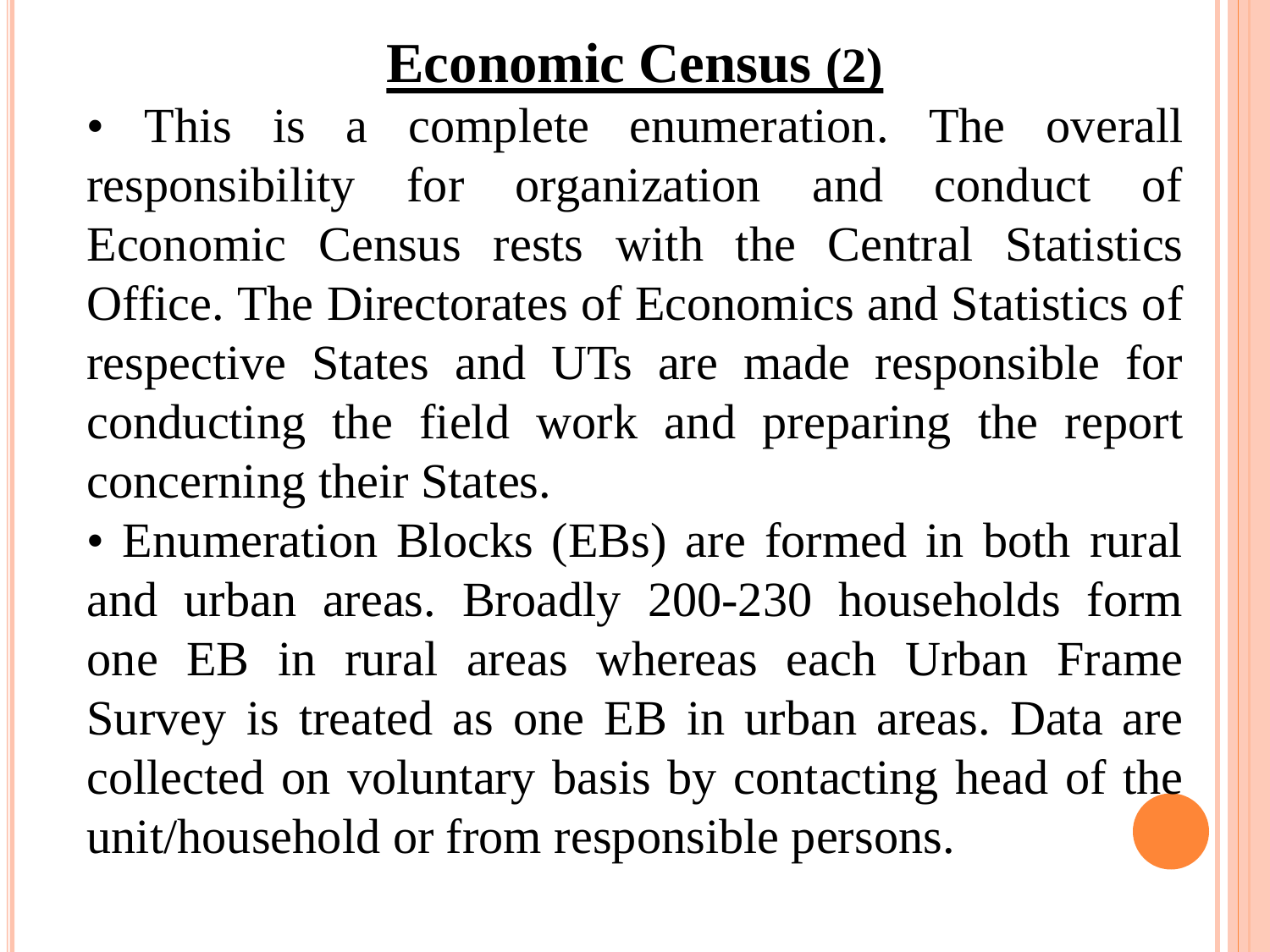#### **Economic Census (3)**

• For the 5 th Economic Census held in 2005, about 400,000 enumerators were deployed to collect information from about 42 million establishments. Establishments with fixed premises were covered at the place of their operation. On the other hand, economic activities that are carried out without any fixed premises or location were covered through households.

• Major items of inquiry are type of establishment, ownership type, social group of owner, size class of employment, power/fuel used, source of finance, etc.

• The gender perspective is included with the gender of the owner of the proprietary establishment and workers being recorded.

• All the employment figures are sex-wise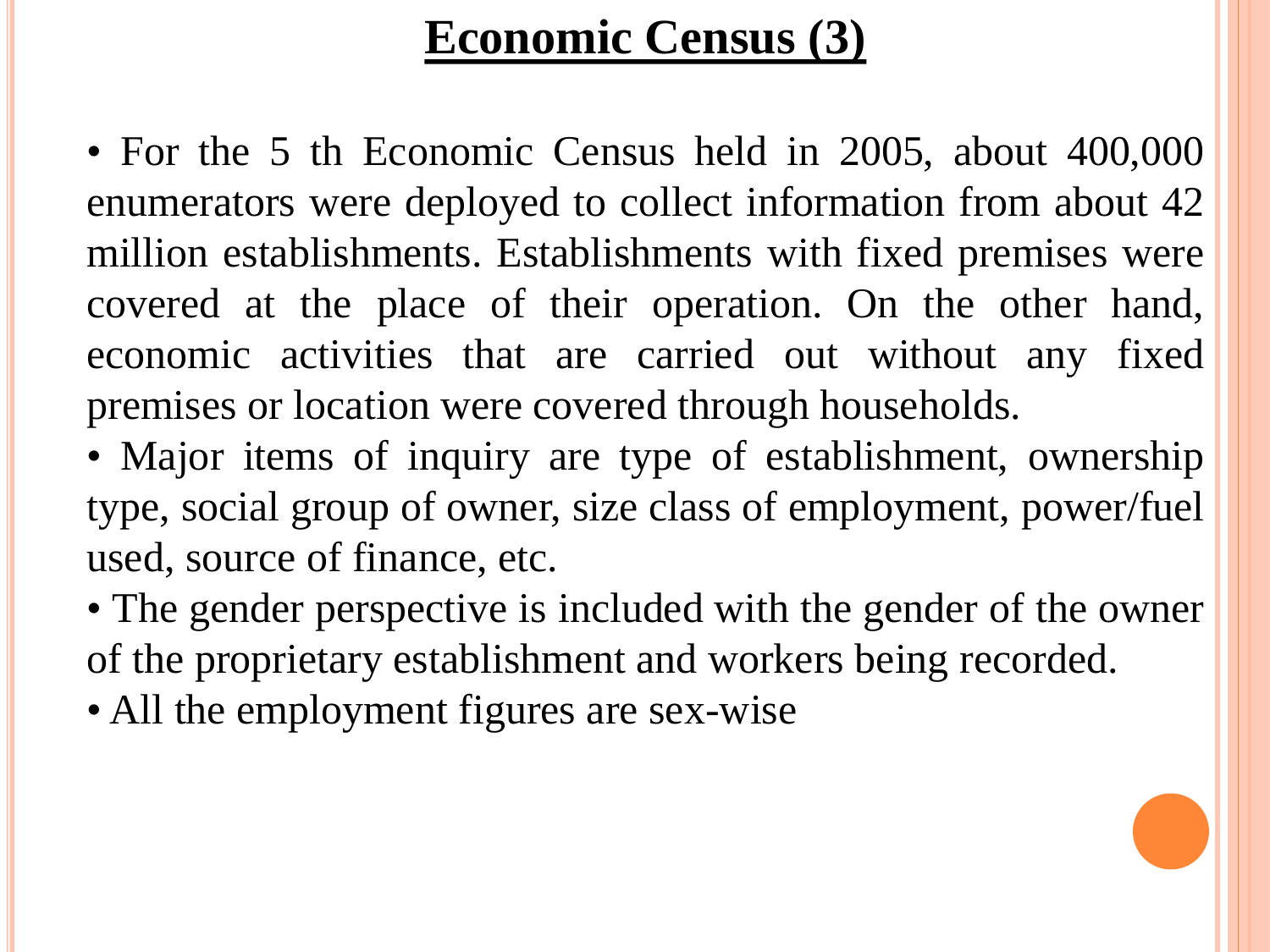## **Annual Survey of Industries**

- The Annual Survey of Industries (ASI) is the principal source of industrial statistics in India.
- It provides information about the composition and structure of organised manufacturing sector comprising activities related to manufacturing processes, repair services, gas and water supply and cold storage.
- The Survey is conducted annually under the statutory provisions of the Collection of Statistics Act 2008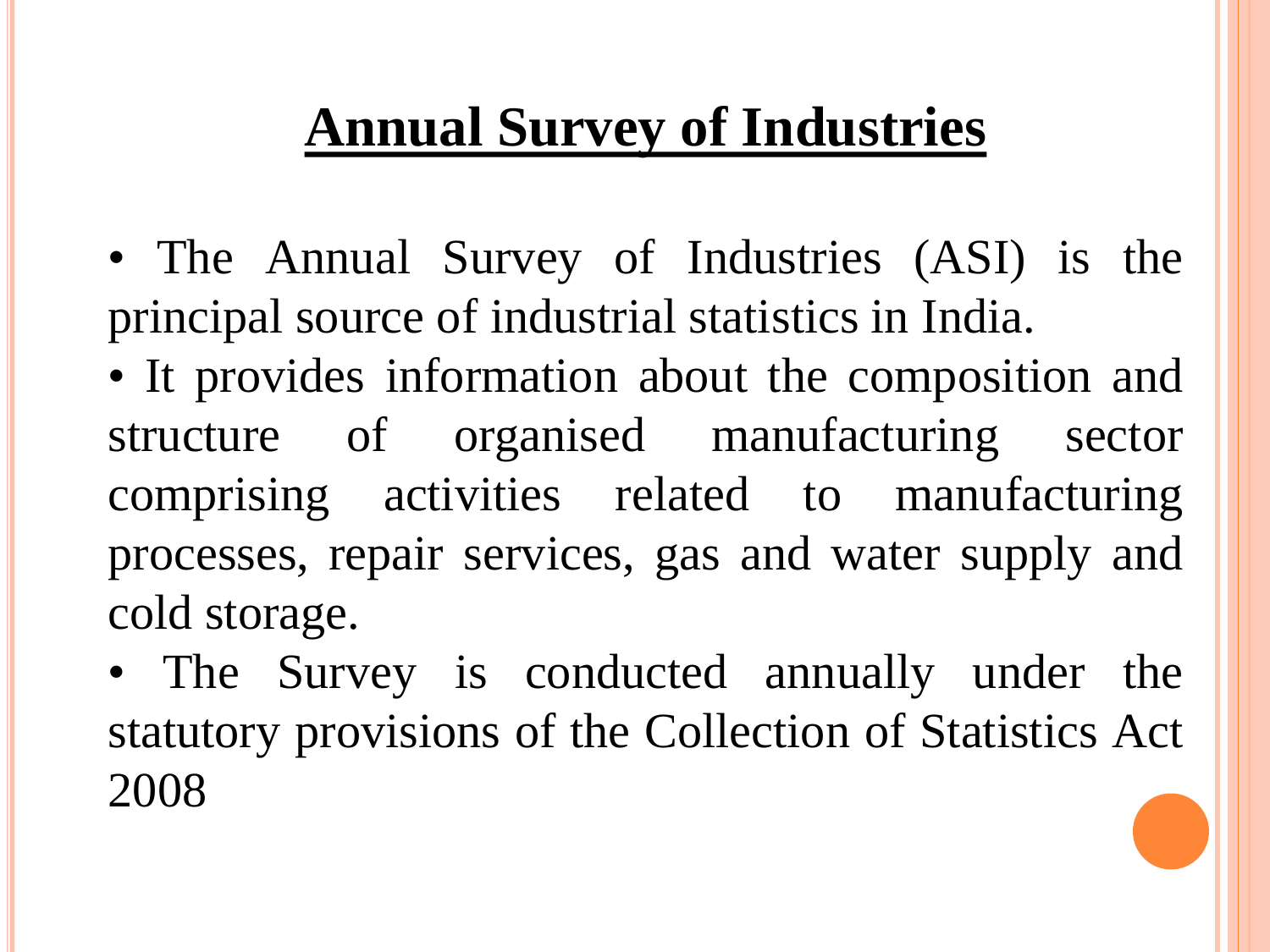## **Annual Survey of Industries (2)**

#### **Scope and Coverage**

• The ASI extends to the entire country. It covers all factories (i) employing 10 or more workers using power; and (ii) those employing 20 or more workers without using power, cigar manufacturing establishments, electricity undertakings and certain servicing units. Frame

The ASI frame is based on the lists of registered factory / units maintained by the Chief Inspector of Factories (CIF) in each state and those maintained by registration authorities in respect of cigar establishments and electricity undertakings. Unit of Enumeration

• The primary unit of enumeration in the survey is a factory in the case of manufacturing industries, a workshop in the case of repair services, an undertaking or a licensee in the case of electricity, gas & water supply undertakings and an establishment in the case of bidi & cigar industries.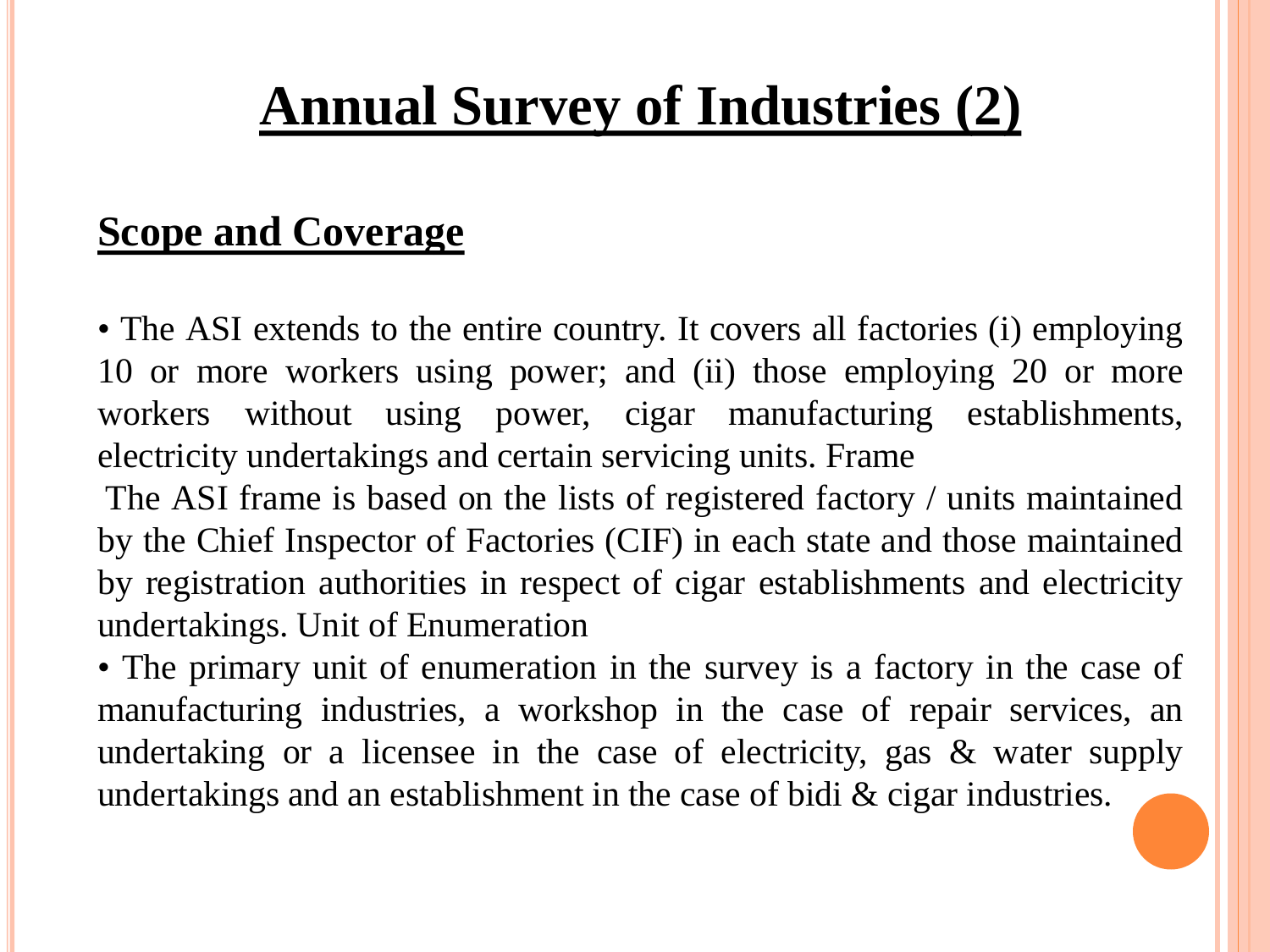## Annual Survey of Industries (3) Gender Perspective

- All the employment figures are sex-wise
- For proprietary/ partnership factories, ownership are shown as male and female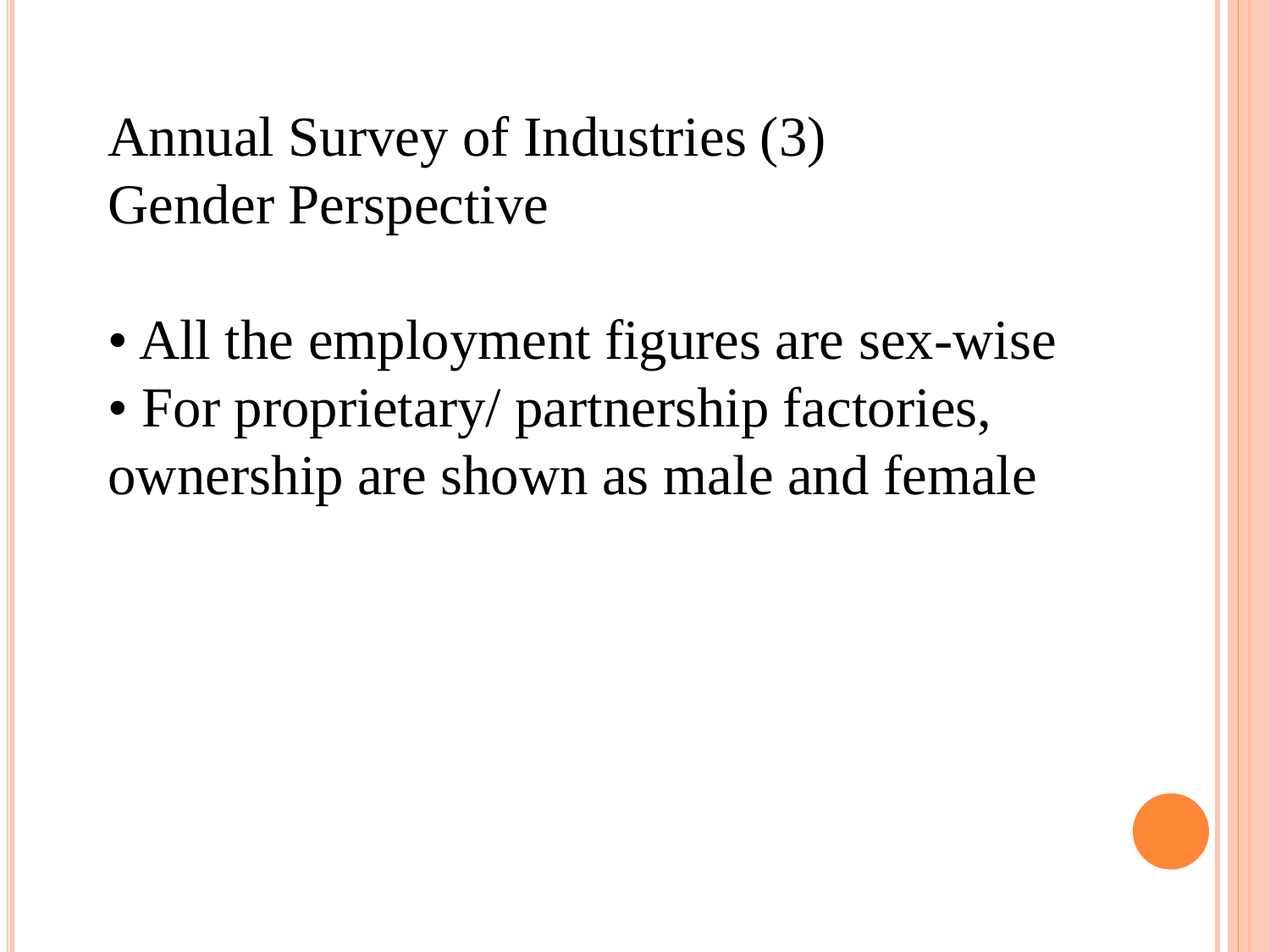#### **Census of Micro, Small and Medium Enterprises Objective**

• Main objective is to strengthen the database for MSME sector statistics are collected in respect of number of units, employment, production, extent of closure/sickness and other relevant economic parameters including Data on enterprises owned and/or managed by women.

#### **Coverage**

• Census was conducted under the following broad parameters: (i) A complete list of establishments registered under various organizations was prepared, called Registered Sector, for complete enumeration of establishments. (ii) Enterprises not covered under the Registered Sector were covered on a sample basis under the sub-sector Unregistered Sector.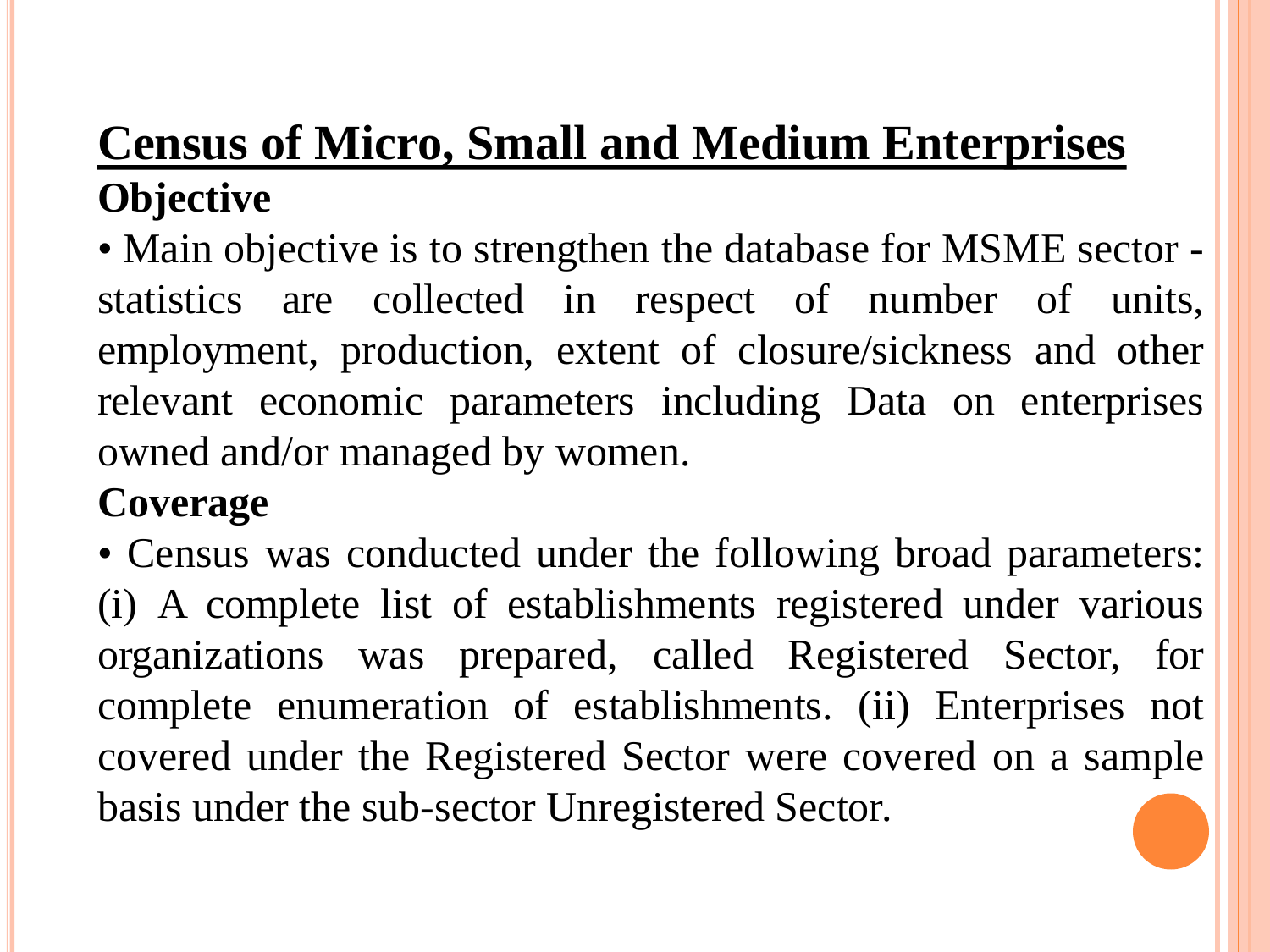### **Census of Micro, Small and Medium Enterprises (2)**

• The overall responsibility for organization and conduct of the census rests with the Office of the Development Commissioner, Ministry of Micro, Small and Medium Enterprises. The State/UT Directorates of Industries are made responsible for conducting the field work.

Gender Perspective

• Percentage distribution of enterprises by gender of owner in urban and rural areas

- Percentage distribution of enterprises by gender of owner and sector
- Distribution of employment by type of enterprise and gender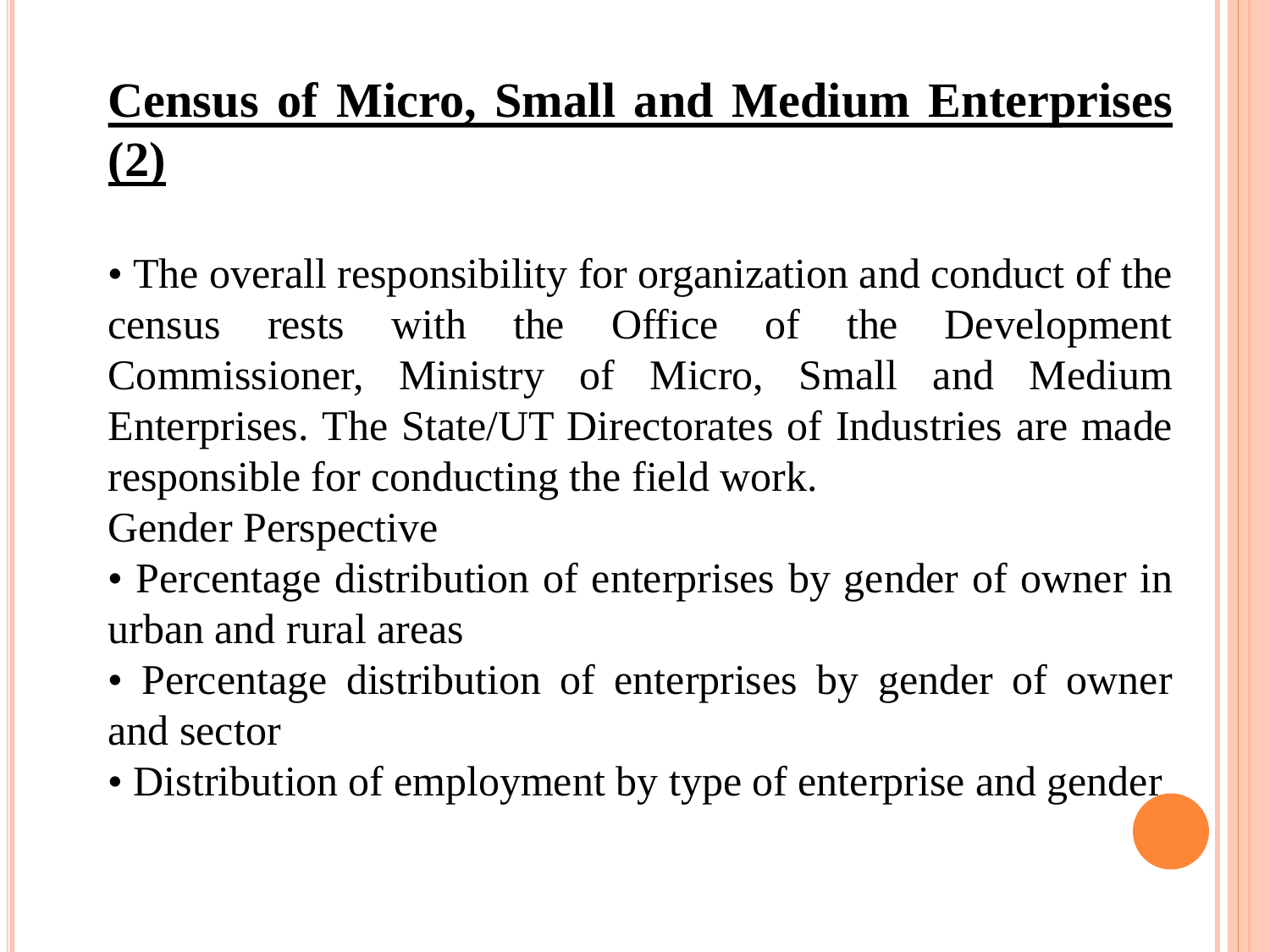#### **Survey on Unincorporated Non-agricultural (excluding Construction) Enterprises Objective**

• To get estimates of various economic and operational characteristics of unincorporated non-agricultural enterprises in manufacturing, trade and other service sector (excluding construction) at national and State level.

• Economic characteristics: Average number of workers, fixed assets, outstanding loans, total receipts, total operating expenses and gross value added separately for 'Own Account Enterprises (OAEs)' and 'establishments'.

• Operational characteristics: Ownership, nature of operation, location, status of registration, etc.